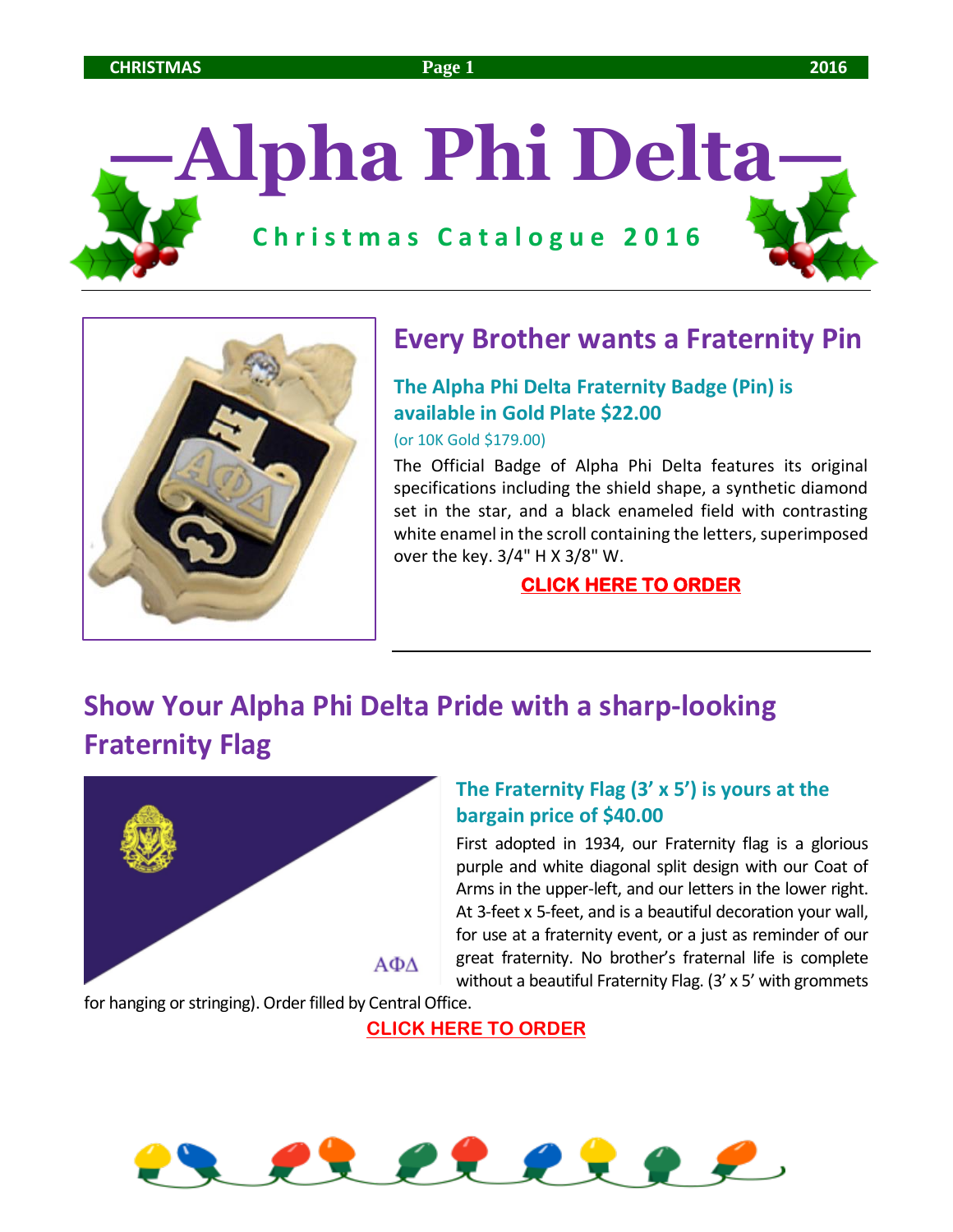

## **Look Sharp in a Purple Buttondown Fraternity Shirt – Personalized with Your Chapter's Name**

**This comfortable wash-and-wear shirt is indispensable for the workday. Wrinkle resistance makes this shirt a cut above the competition so you can be, too.** 

Details: 4.5-ounce, 55/45 cotton/poly, button-down collar, dyed-to-match buttons, patch pocket, box back pleat, adjustable cuffs, made by Port Authority®. Available customized for our active chapters – click on link below for your chapter's shirt, or click on the last link "Generic" for a shirt without a chapter name and the word "Fraternity" under the Greek letter. Order filled by Fieldhouse. **CLICK BELOW TO ORDER:**

[Chi Chapter](http://fhstore.com/Shopping/FHShop5.aspx?PON=74811&CON=75947&CNUM=0&RNUM=0&ASN=&VSN=&AC=&SCN=18&CN=157&PN=26740&GCN=Purple%2fLt+Stone&GCC=265&FDC=001e3s00232&TDC=&DLN=Left&DLC=03&EN=Chi+Chapter&EF=Block+Font&EC=%23eac41d&EN2=&EF2=Block+Font&EC2=%252) [Psi Chapter](http://fhstore.com/Shopping/FHShop5.aspx?PON=74811&CON=75947&CNUM=0&RNUM=0&ASN=&VSN=&AC=&SCN=18&CN=157&PN=26740&GCN=Purple%2fLt+Stone&GCC=265&FDC=001e3s00232&TDC=&DLN=Left&DLC=03&EN=Psi+Chapter&EF=Block+Font&EC=%23eac41d&EN2=&EF2=Block+Font&EC2=%252) [Beta Beta](http://fhstore.com/Shopping/FHShop5.aspx?PON=74811&CON=75947&CNUM=0&RNUM=0&ASN=&VSN=&AC=&SCN=18&CN=157&PN=26740&GCN=Purple%2fLt+Stone&GCC=265&FDC=001e3s00232&TDC=&DLN=Left&DLC=03&EN=Beta+Beta&EF=Block+Font&EC=%23eac41d&EN2=&EF2=Block+Font&EC2=%23e) [Theta Beta](http://fhstore.com/Shopping/FHShop5.aspx?PON=74811&CON=75947&CNUM=0&RNUM=0&ASN=&VSN=&AC=&SCN=18&CN=157&PN=26740&GCN=Purple%2fLt+Stone&GCC=265&FDC=001e3s00232&TDC=&DLN=Left&DLC=03&EN=Theta+Beta&EF=Block+Font&EC=%23eac41d&EN2=&EF2=Block+Font&EC2=%23) [Beta Eta](http://fhstore.com/Shopping/FHShop5.aspx?PON=74811&CON=75947&CNUM=0&RNUM=0&ASN=&VSN=&AC=&SCN=18&CN=157&PN=26740&GCN=Purple%2fLt+Stone&GCC=265&FDC=001e3s00232&TDC=&DLN=Left&DLC=03&EN=Beta+Eta&EF=Block+Font&EC=%23eac41d&EN2=&EF2=Block+Font&EC2=%23ee) [Beta Theta](http://fhstore.com/Shopping/FHShop5.aspx?PON=74811&CON=75947&CNUM=0&RNUM=0&ASN=&VSN=&AC=&SCN=18&CN=157&PN=26740&GCN=Purple%2fLt+Stone&GCC=265&FDC=001e3s00232&TDC=&DLN=Left&DLC=03&EN=Beta+Theta&EF=Block+Font&EC=%23eac41d&EN2=&EF2=Block+Font&EC2=%23) [Beta Iota](http://fhstore.com/Shopping/FHShop5.aspx?PON=74811&CON=75947&CNUM=0&RNUM=0&ASN=&VSN=&AC=&SCN=18&CN=157&PN=26740&GCN=Purple%2fLt+Stone&GCC=265&FDC=001e3s00232&TDC=&DLN=Left&DLC=03&EN=Beta+Iota&EF=Block+Font&EC=%23eac41d&EN2=&EF2=Block+Font&EC2=%23e) [Beta Lambda](http://fhstore.com/Shopping/FHShop5.aspx?PON=74811&CON=75947&CNUM=0&RNUM=0&ASN=&VSN=&AC=&SCN=18&CN=157&PN=26740&GCN=Purple%2fLt+Stone&GCC=265&FDC=001e3s00232&TDC=&DLN=Left&DLC=03&EN=Beta+Lambda&EF=Block+Font&EC=%23eac41d&EN2=&EF2=Block+Font&EC2=%252) [Beta Xi](http://fhstore.com/Shopping/FHShop5.aspx?PON=74811&CON=75947&CNUM=0&RNUM=0&ASN=&VSN=&AC=&SCN=18&CN=157&PN=26740&GCN=Purple%2fLt+Stone&GCC=265&FDC=001e3s00232&TDC=&DLN=Left&DLC=03&EN=Beta+Xi&EF=Block+Font&EC=%23eac41d&EN2=&EF2=Block+Font&EC2=%23eee) [Beta Omicron](http://fhstore.com/Shopping/FHShop5.aspx?PON=74811&CON=75947&CNUM=0&RNUM=0&ASN=&VSN=&AC=&SCN=18&CN=157&PN=26740&GCN=Purple%2fLt+Stone&GCC=265&FDC=001e3s00232&TDC=&DLN=Left&DLC=03&EN=Beta+Omicron&EF=Block+Font&EC=%23eac41d&EN2=&EF2=Block+Font&EC2=%25) [Beta Pi](http://fhstore.com/Shopping/FHShop5.aspx?PON=74811&CON=75947&CNUM=0&RNUM=0&ASN=&VSN=&AC=&SCN=18&CN=157&PN=26740&GCN=Purple%2fLt+Stone&GCC=265&FDC=001e3s00232&TDC=&DLN=Left&DLC=03&EN=Beta+Pi&EF=Block+Font&EC=%23eac41d&EN2=&EF2=Block+Font&EC2=%23eee) [Beta Rho](http://fhstore.com/Shopping/FHShop5.aspx?PON=74811&CON=75947&CNUM=0&RNUM=0&ASN=&VSN=&AC=&SCN=18&CN=157&PN=26740&GCN=Purple%2fLt+Stone&GCC=265&FDC=001e3s00232&TDC=&DLN=Left&DLC=03&EN=Beta+Rho&EF=Block+Font&EC=%23eac41d&EN2=&EF2=Block+Font&EC2=%23ee) [Beta Sigma](http://fhstore.com/Shopping/FHShop5.aspx?PON=74811&CON=75947&CNUM=0&RNUM=0&ASN=&VSN=&AC=&SCN=18&CN=157&PN=26740&GCN=Purple%2fLt+Stone&GCC=265&FDC=001e3s00232&TDC=&DLN=Left&DLC=03&EN=Beta+Sigma&EF=Block+Font&EC=%23eac41d&EN2=&EF2=Block+Font&EC2=%23) [Gamma Iota](http://fhstore.com/Shopping/FHShop5.aspx?PON=74811&CON=75947&CNUM=0&RNUM=0&ASN=&VSN=&AC=&SCN=18&CN=157&PN=26740&GCN=Purple%2fLt+Stone&GCC=265&FDC=001e3s00232&TDC=&DLN=Left&DLC=03&EN=Gamma+Iota&EF=Block+Font&EC=%23eac41d&EN2=&EF2=Block+Font&EC2=%23) [Gamma Kappa](http://fhstore.com/Shopping/FHShop5.aspx?PON=74811&CON=75947&CNUM=0&RNUM=0&ASN=&VSN=&AC=&SCN=18&CN=157&PN=26740&GCN=Purple%2fLt+Stone&GCC=265&FDC=001e3s00232&TDC=&DLN=Left&DLC=03&EN=Gamma+Kappa&EF=Block+Font&EC=%23eac41d&EN2=&EF2=Block+Font&EC2=%252) [Gamma Mu](http://fhstore.com/Shopping/FHShop5.aspx?PON=74811&CON=75947&CNUM=0&RNUM=0&ASN=&VSN=&AC=&SCN=18&CN=157&PN=26740&GCN=Purple%2fLt+Stone&GCC=265&FDC=001e3s00232&TDC=&DLN=Left&DLC=03&EN=Gamma+Mu&EF=Block+Font&EC=%23eac41d&EN2=&EF2=Block+Font&EC2=%23ee) [Gamma Nu](http://fhstore.com/Shopping/FHShop5.aspx?PON=74811&CON=75947&CNUM=0&RNUM=0&ASN=&VSN=&AC=&SCN=18&CN=157&PN=26740&GCN=Purple%2fLt+Stone&GCC=265&FDC=001e3s00232&TDC=&DLN=Left&DLC=03&EN=Gamma+Nu&EF=Block+Font&EC=%23eac41d&EN2=&EF2=Block+Font&EC2=%23ee) [Gamma Xi](http://fhstore.com/Shopping/FHShop5.aspx?PON=74811&CON=75947&CNUM=0&RNUM=0&ASN=&VSN=&AC=&SCN=18&CN=157&PN=26740&GCN=Purple%2fLt+Stone&GCC=265&FDC=001e3s00232&TDC=&DLN=Left&DLC=03&EN=Gamma+Xi&EF=Block+Font&EC=%23eac41d&EN2=&EF2=Block+Font&EC2=%23ee) [Gamma Omicron](http://fhstore.com/Shopping/FHShop5.aspx?PON=74811&CON=75947&CNUM=0&RNUM=0&ASN=&VSN=&AC=&SCN=18&CN=157&PN=26740&GCN=Purple%2fLt+Stone&GCC=265&FDC=001e3s00232&TDC=&DLN=Left&DLC=03&EN=Gamma+Omicron&EF=Block+Font&EC=%23eac41d&EN2=&EF2=Block+Font&EC2=) [Gamma Pi](http://fhstore.com/Shopping/FHShop5.aspx?PON=74811&CON=75947&CNUM=0&RNUM=0&ASN=&VSN=&AC=&SCN=18&CN=157&PN=26740&GCN=Purple%2fLt+Stone&GCC=265&FDC=001e3s00232&TDC=&DLN=Left&DLC=03&EN=Gamma+Pi&EF=Block+Font&EC=%23eac41d&EN2=&EF2=Block+Font&EC2=%23ee) [Gamma Rho](http://fhstore.com/Shopping/FHShop5.aspx?PON=74811&CON=75947&CNUM=0&RNUM=0&ASN=&VSN=&AC=&SCN=18&CN=157&PN=26740&GCN=Purple%2fLt+Stone&GCC=265&FDC=001e3s00232&TDC=&DLN=Left&DLC=03&EN=Gamma+Rho&EF=Block+Font&EC=%23eac41d&EN2=&EF2=Block+Font&EC2=%23e) [Gamma Sigma](http://fhstore.com/Shopping/FHShop5.aspx?PON=74811&CON=75947&CNUM=0&RNUM=0&ASN=&VSN=&AC=&SCN=18&CN=157&PN=26740&GCN=Purple%2fLt+Stone&GCC=265&FDC=001e3s00232&TDC=&DLN=Left&DLC=03&EN=Gamma+Sigma&EF=Block+Font&EC=%23eac41d&EN2=&EF2=Block+Font&EC2=%252) [Delta Beta](http://fhstore.com/Shopping/FHShop5.aspx?PON=74811&CON=75947&CNUM=0&RNUM=0&ASN=&VSN=&AC=&SCN=18&CN=157&PN=26740&GCN=Purple%2fLt+Stone&GCC=265&FDC=001e3s00232&TDC=&DLN=Left&DLC=03&EN=Delta+Beta&EF=Block+Font&EC=%23eac41d&EN2=&EF2=Block+Font&EC2=%23) [Delta Delta](http://fhstore.com/Shopping/FHShop5.aspx?PON=74811&CON=75947&CNUM=0&RNUM=0&ASN=&VSN=&AC=&SCN=18&CN=157&PN=26740&GCN=Purple%2fLt+Stone&GCC=265&FDC=001e3s00232&TDC=&DLN=Left&DLC=03&EN=Delta+Delta&EF=Block+Font&EC=%23eac41d&EN2=&EF2=Block+Font&EC2=%252) [Delta Epsilon](http://fhstore.com/Shopping/FHShop5.aspx?PON=74811&CON=75947&CNUM=0&RNUM=0&ASN=&VSN=&AC=&SCN=18&CN=157&PN=26740&GCN=Purple%2fLt+Stone&GCC=265&FDC=001e3s00232&TDC=&DLN=Left&DLC=03&EN=Delta+Epsilon&EF=Block+Font&EC=%23eac41d&EN2=&EF2=Block+Font&EC2=) [Delta Theta](http://fhstore.com/Shopping/FHShop5.aspx?PON=74811&CON=75947&CNUM=0&RNUM=0&ASN=&VSN=&AC=&SCN=18&CN=157&PN=26740&GCN=Purple%2fLt+Stone&GCC=265&FDC=001e3s00232&TDC=&DLN=Left&DLC=03&EN=Delta+Theta&EF=Block+Font&EC=%23eac41d&EN2=&EF2=Block+Font&EC2=%252) [Delta Xi](http://fhstore.com/Shopping/FHShop5.aspx?PON=74811&CON=75947&CNUM=0&RNUM=0&ASN=&VSN=&AC=&SCN=18&CN=157&PN=26740&GCN=Purple%2fLt+Stone&GCC=265&FDC=001e3s00232&TDC=&DLN=Left&DLC=03&EN=Delta+Xi&EF=Block+Font&EC=%23eac41d&EN2=&EF2=Block+Font&EC2=%23ee) [Delta Omicron](http://fhstore.com/Shopping/FHShop5.aspx?PON=74811&CON=75947&CNUM=0&RNUM=0&ASN=&VSN=&AC=&SCN=18&CN=157&PN=26740&GCN=Purple%2fLt+Stone&GCC=265&FDC=001e3s00232&TDC=&DLN=Left&DLC=03&EN=Delta+Omicron&EF=Block+Font&EC=%23eac41d&EN2=&EF2=Block+Font&EC2=) [Delta Rho](http://fhstore.com/Shopping/FHShop5.aspx?PON=74811&CON=75947&CNUM=0&RNUM=0&ASN=&VSN=&AC=&SCN=18&CN=157&PN=26740&GCN=Purple%2fLt+Stone&GCC=265&FDC=001e3s00232&TDC=&DLN=Left&DLC=03&EN=Delta+Rho&EF=Block+Font&EC=%23eac41d&EN2=&EF2=Block+Font&EC2=%23e) [Delta Upsilon](http://fhstore.com/Shopping/FHShop5.aspx?PON=74811&CON=75947&CNUM=0&RNUM=0&ASN=&VSN=&AC=&SCN=18&CN=157&PN=26740&GCN=Purple%2fLt+Stone&GCC=265&FDC=001e3s00232&TDC=&DLN=Left&DLC=03&EN=Delta+Upsilon&EF=Block+Font&EC=%23eac41d&EN2=&EF2=Block+Font&EC2=)

[Delta Chi](http://fhstore.com/Shopping/FHShop5.aspx?PON=74811&CON=75947&CNUM=0&RNUM=0&ASN=&VSN=&AC=&SCN=18&CN=157&PN=26740&GCN=Purple%2fLt+Stone&GCC=265&FDC=001e3s00232&TDC=&DLN=Left&DLC=03&EN=Delta+Chi&EF=Block+Font&EC=%23eac41d&EN2=&EF2=Block+Font&EC2=%23e) [Delta Psi](http://fhstore.com/Shopping/FHShop5.aspx?PON=74811&CON=75947&CNUM=0&RNUM=0&ASN=&VSN=&AC=&SCN=18&CN=157&PN=26740&GCN=Purple%2fLt+Stone&GCC=265&FDC=001e3s00232&TDC=&DLN=Left&DLC=03&EN=Delta+Psi&EF=Block+Font&EC=%23eac41d&EN2=&EF2=Block+Font&EC2=%23e) [Epsilon Beta](http://fhstore.com/Shopping/FHShop5.aspx?PON=74811&CON=75947&CNUM=0&RNUM=0&ASN=&VSN=&AC=&SCN=18&CN=157&PN=26740&GCN=Purple%2fLt+Stone&GCC=265&FDC=001e3s00232&TDC=&DLN=Left&DLC=03&EN=Epsilon+Beta&EF=Block+Font&EC=%23eac41d&EN2=&EF2=Block+Font&EC2=%25) [Epsilon Gamma](http://fhstore.com/Shopping/FHShop5.aspx?PON=74811&CON=75947&CNUM=0&RNUM=0&ASN=&VSN=&AC=&SCN=18&CN=157&PN=26740&GCN=Purple%2fLt+Stone&GCC=265&FDC=001e3s00232&TDC=&DLN=Left&DLC=03&EN=Epsilon+Gamma&EF=Block+Font&EC=%23eac41d&EN2=&EF2=Block+Font&EC2=) [Epsilon Delta](http://fhstore.com/Shopping/FHShop5.aspx?PON=74811&CON=75947&CNUM=0&RNUM=0&ASN=&VSN=&AC=&SCN=18&CN=157&PN=26740&GCN=Purple%2fLt+Stone&GCC=265&FDC=001e3s00232&TDC=&DLN=Left&DLC=03&EN=Epsilon+Delta&EF=Block+Font&EC=%23eac41d&EN2=&EF2=Block+Font&EC2=) [Epsilon Epsilon](http://fhstore.com/Shopping/FHShop5.aspx?PON=74811&CON=75947&CNUM=0&RNUM=0&ASN=&VSN=&AC=&SCN=18&CN=157&PN=26740&GCN=Purple%2fLt+Stone&GCC=265&FDC=001e3s00232&TDC=&DLN=Left&DLC=03&EN=Epsilon+Epsilon&EF=Block+Font&EC=%23eac41d&EN2=&EF2=Block+Font&EC) [Epsilon Zeta](http://fhstore.com/Shopping/FHShop5.aspx?PON=74811&CON=75947&CNUM=0&RNUM=0&ASN=&VSN=&AC=&SCN=18&CN=157&PN=26740&GCN=Purple%2fLt+Stone&GCC=265&FDC=001e3s00232&TDC=&DLN=Left&DLC=03&EN=Epsilon+Zeta&EF=Block+Font&EC=%23eac41d&EN2=&EF2=Block+Font&EC2=%25) [Epsilon Eta](http://fhstore.com/Shopping/FHShop5.aspx?PON=74811&CON=75947&CNUM=0&RNUM=0&ASN=&VSN=&AC=&SCN=18&CN=157&PN=26740&GCN=Purple%2fLt+Stone&GCC=265&FDC=001e3s00232&TDC=&DLN=Left&DLC=03&EN=Epsilon+Eta&EF=Block+Font&EC=%23eac41d&EN2=&EF2=Block+Font&EC2=%252) [Epsilon Theta](http://fhstore.com/Shopping/FHShop5.aspx?PON=74811&CON=75947&CNUM=0&RNUM=0&ASN=&VSN=&AC=&SCN=18&CN=157&PN=26740&GCN=Purple%2fLt+Stone&GCC=265&FDC=001e3s00232&TDC=&DLN=Left&DLC=03&EN=Epsilon+Theta&EF=Block+Font&EC=%23eac41d&EN2=&EF2=Block+Font&EC2=) [Epsilon Iota](http://fhstore.com/Shopping/FHShop5.aspx?PON=74811&CON=75947&CNUM=0&RNUM=0&ASN=&VSN=&AC=&SCN=18&CN=157&PN=26740&GCN=Purple%2fLt+Stone&GCC=265&FDC=001e3s00232&TDC=&DLN=Left&DLC=03&EN=Epsilon+Iota&EF=Block+Font&EC=%23eac41d&EN2=&EF2=Block+Font&EC2=%25) [Epsilon Kappa](http://fhstore.com/Shopping/FHShop5.aspx?PON=74811&CON=75947&CNUM=0&RNUM=0&ASN=&VSN=&AC=&SCN=18&CN=157&PN=26740&GCN=Purple%2fLt+Stone&GCC=265&FDC=001e3s00232&TDC=&DLN=Left&DLC=03&EN=Epsilon+Kappa&EF=Block+Font&EC=%23eac41d&EN2=&EF2=Block+Font&EC2=)

**GENERIC** [Without Chapter Name](http://fhstore.com/Shopping/FHShop5.aspx?PON=74811&CON=75947&CNUM=0&RNUM=0&ASN=&VSN=&AC=&SCN=18&CN=157&PN=26740&GCN=Purple%2fLt+Stone&GCC=265&FDC=001e3s00232&TDC=&DLN=Left&DLC=03&EN=Fraternity&EF=Block+Font&EC=%23eac41d&EN2=&EF2=Block+Font&EC2=%23)

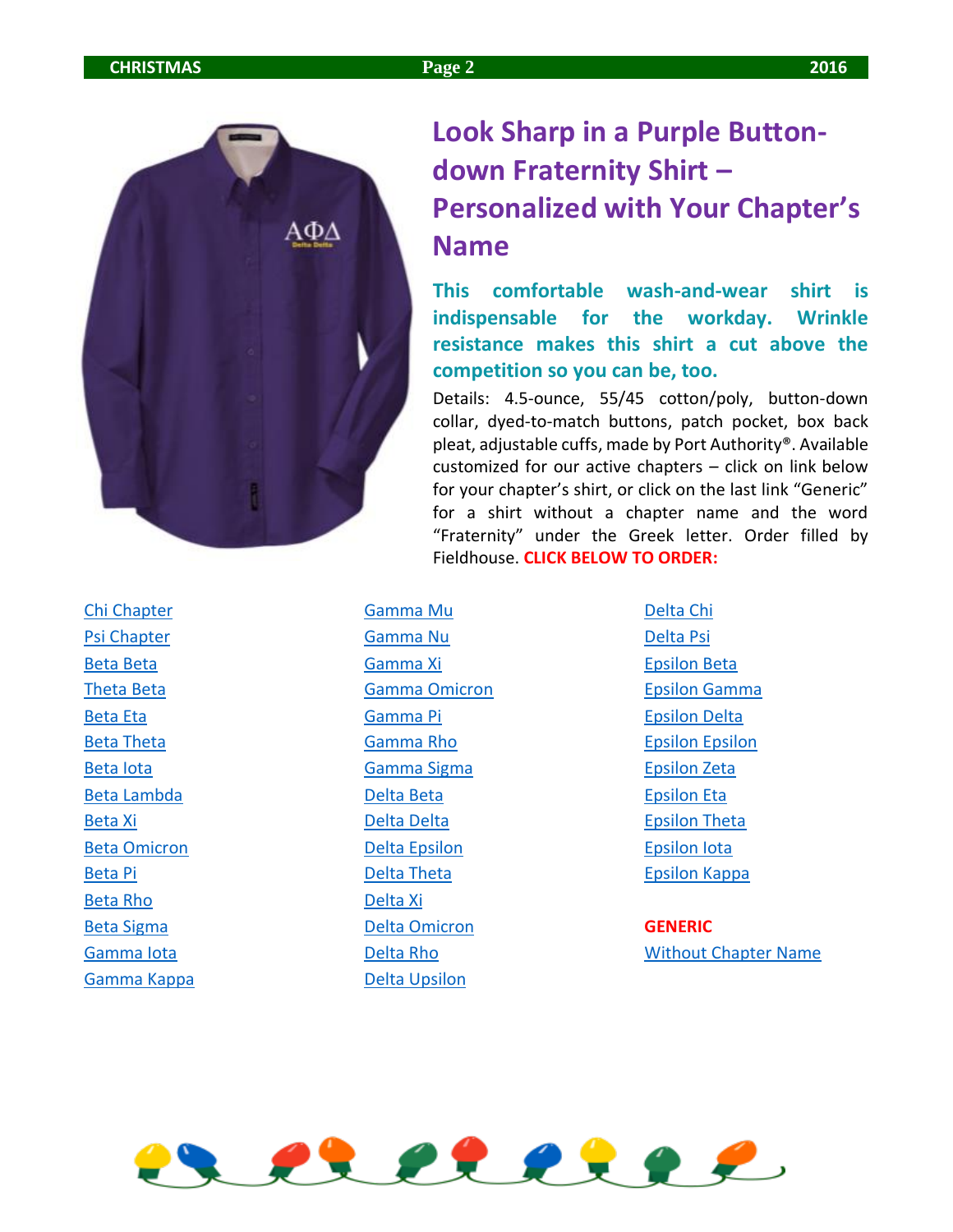

## **Chapter Letter Guard allows you to Hook your Chapter Name to your Fraternity Pin**

**Double-Letter Chapter Pin Guard - \$22.00 Single-Letter Chapter Pin Guard - \$24.00\* (\* features engraved detail)**

If your chapter's Greek letter affiliation has two (2) Greek letters, you need a double letter guard. Those pictures here are only examples; we have many

Greek letter combinations in stock, and others we can custom-manufacture on a 4-to-6-week schedule. Chapter guards come complete with chain attached as shown. From Herff Jones, our official jeweler. Order filled by Herff Jones Jewelers

### **Double Letter Guard: Single Letter Guard: [CLICK HERE TO CUSTOM ORDER](https://www.hjgreek.com/index.cfm?event=Product.showProduct&OrganizationCategory_ID=494&Product_ID=10028) [CLICK HERE TO CUSTOM ORDER](https://www.hjgreek.com/index.cfm?event=Product.showProduct&OrganizationCategory_ID=494&Product_ID=10245)**



## **Wear your Chapter Office Name to your Fraternity Pin**

#### **Office Dangles for Chapter President, V.P., Secretary, Treasurer, Pledgemaster, Historian, Chaplain, etc. - \$11.00 ea.**

Wear your Chapter Office hooked to your fraternity pin or however you might want to display your official "dangle" symbol. Picture to the left is the Chapter President dangle; a different symbol is available for each office. Order filled by Herff Jones Jewelers

## **[CLICK HERE TO CUSTOM ORDER](https://www.hjgreek.com/index.cfm?event=Products.showCategory&OrganizationCategory_ID=493)**

## **Show APD Pride with this Gold-Plated Lapel Pin**

#### **Classy Gold Plated APD Lapel Pin is Easy to Clip On**

Worn on left lapel or shirt collar, this lapel pin features the Alpha Phi Delta letters, cast in one piece, durably gold plated with a pin backing. 1/4" h x 3/8" w. Note: this can also double as a tie tack. Order filled by Herff Jones Jewelers.



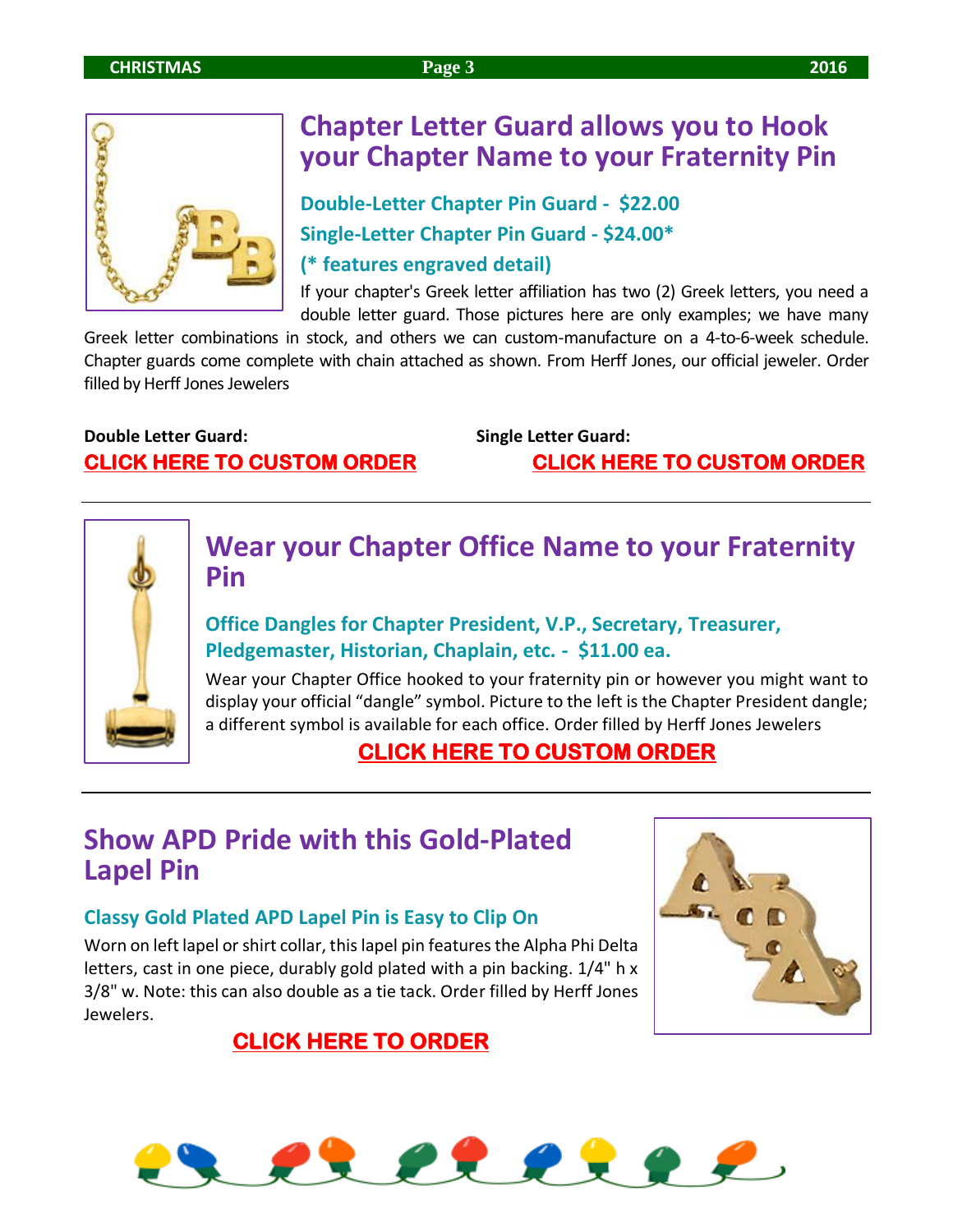

## **Alpha Phi Delta Hanes® Ultimate Cotton® Full-Zip Hooded Sweatshirt**

#### **Jersey-lined hood with grommets and drawcords**

Alpha Phi Delta Hanes Ultimate Cotton - Full-Zip Hooded Sweatshirt. This front zip sweatshirt provides a lot of warmth and versatility, and it looks great. 10-ounce 90/10 cotton/poly PrintPro® XP fleece; jerseylined hood with grommets and drawcord; set-in sleeves; front pouch pockets; coverseamed waistband; light Steel is 85/15 cotton/poly; Made by Hanes® Ultimate Cotton®. Order filled by Fieldhouse.

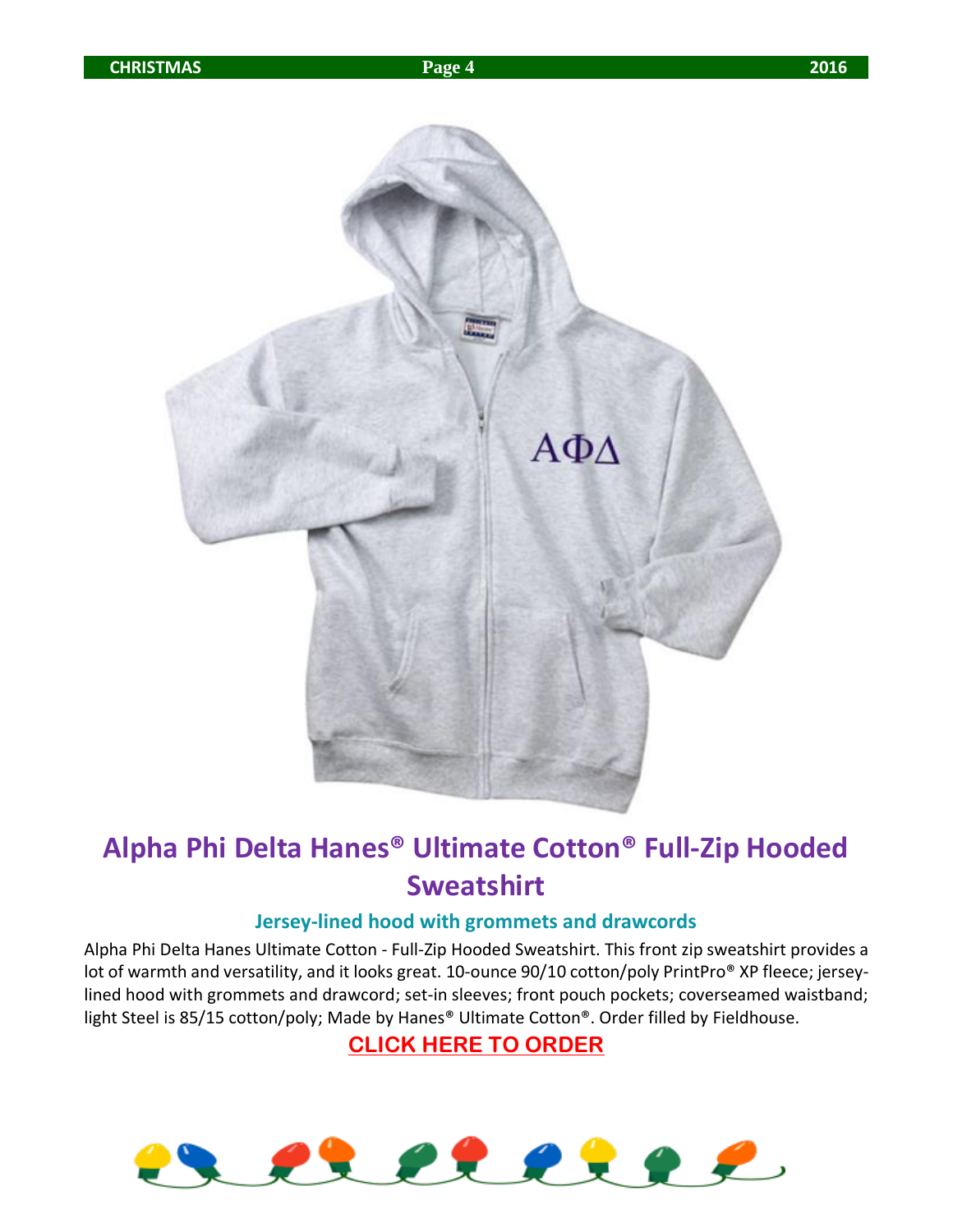

## **Have a Cup'o'Joe APD Style with a Fraternity Coffee Mug**

#### **Alpha Phi Delta 11-Ounce Ceramic Mug: \$21.50**

This custom ceramic coffee mug holds 11-ounces of liquid. It features the design that you select printed on the front and back. With a smooth, glossy feel to the ceramic, your design will be permanently embedded on it. This mug is dishwasher and microwave safe. Order filled by Fieldhouse.

#### **[CLICK HERE TO ORDER](http://fhstore.com/Shopping/FHShop3.aspx?PON=74811&CON=75947&CNUM=0&RNUM=0&ASN=&VSN=&AC=&SCN=62&CN=230&GCN=White&TDC=&SDC=001d19s00232&DLC=20&PN=26940)**



## **Camp Out, Picnic or just Rest Up on An Alpha Phi Delta Blanket**

#### **Greek Letters embossed into the Blanket to show your APD pride: \$29.70**

Alpha Phi Delta Port & Company - Fleece Value Blanket with Strap (SKU # bp10) Our value blanket is soft on the budget, but sturdily constructed with stitched edges to guard against fraying. Easy to carry strap makes it perfect for events. 13.5-ounce, 100% spun polyester fleece; Dimensions: 50" x 60"; made by Port & Company®. Order filled by Fieldhouse.

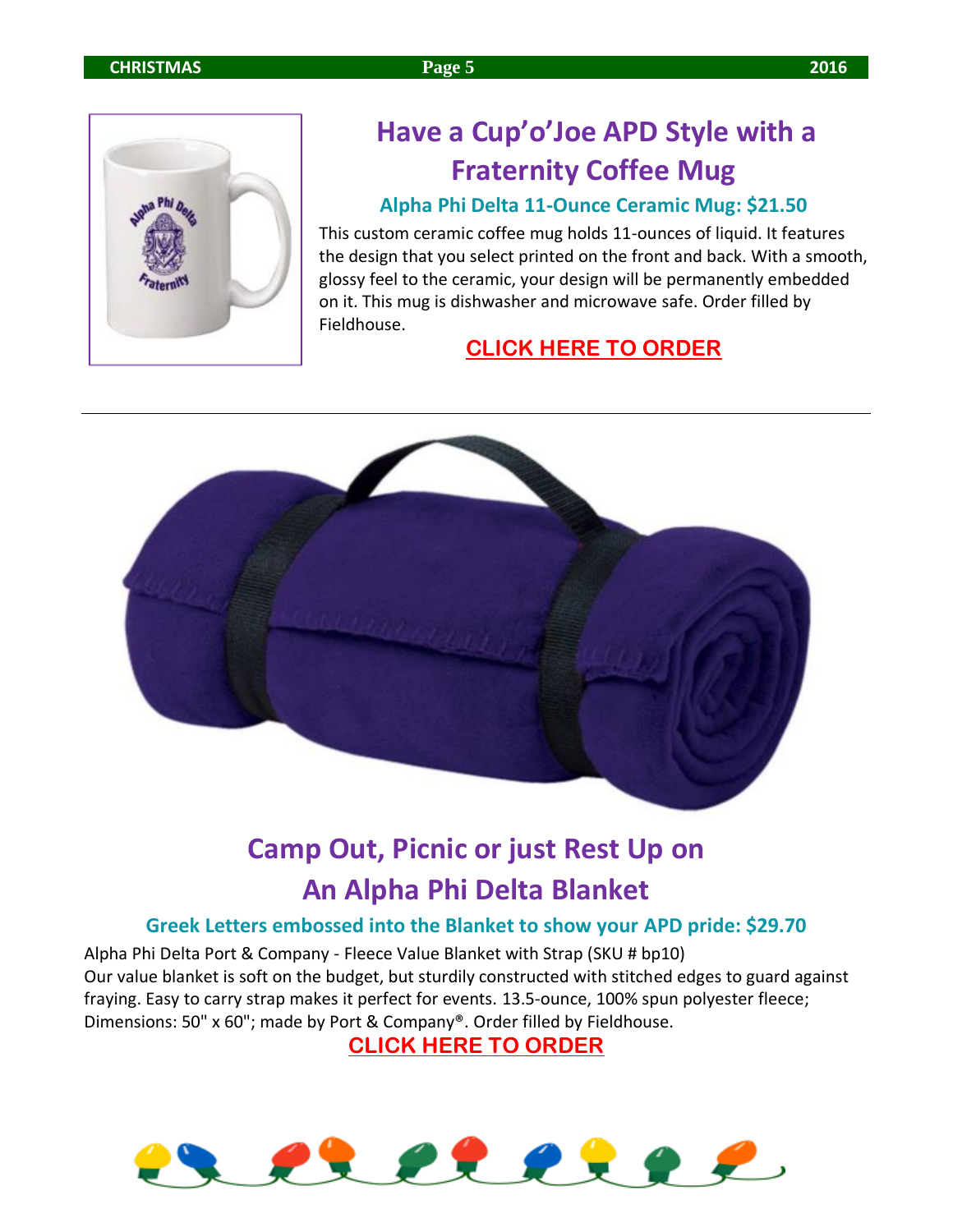## **Fraternity T-Shirts Galore!**

## **Many types and styles, starting at \$21.50**



Alpha Phi Delta Hanes Beefy-T - 100% Cotton Long Sleeve T-Shirt (5186) \$26.10 (As Shown)

**NEW ITEM!** 

View available colors and designs



Alpha Phi Delta Gildan - Heavy Cotton 100% Cotton T-Shirt (5000) \$21.50 (As Shown)

View available colors and designs



Alpha Phi Delta Gildan - Ultra Cotton Tank Top  $(2200)$ \$21.80 (As Shown)

View available colors and designs



Alpha Phi Delta Gildan - Ultra Cotton Sleeveless T-Shirt (2700) \$21.90 (As Shown)

View available colors and designs



Alpha Phi Delta Gildan Ultra Cotton 100% Cotton T-Shirt (2000) \$22.10 (As Shown)



Order filled by Fieldhouse.





Alpha Phi Delta Gildan - Ultra Cotton 100% Cotton Long Sleeve T-Shirt (G2400) \$25.60 (As Shown)

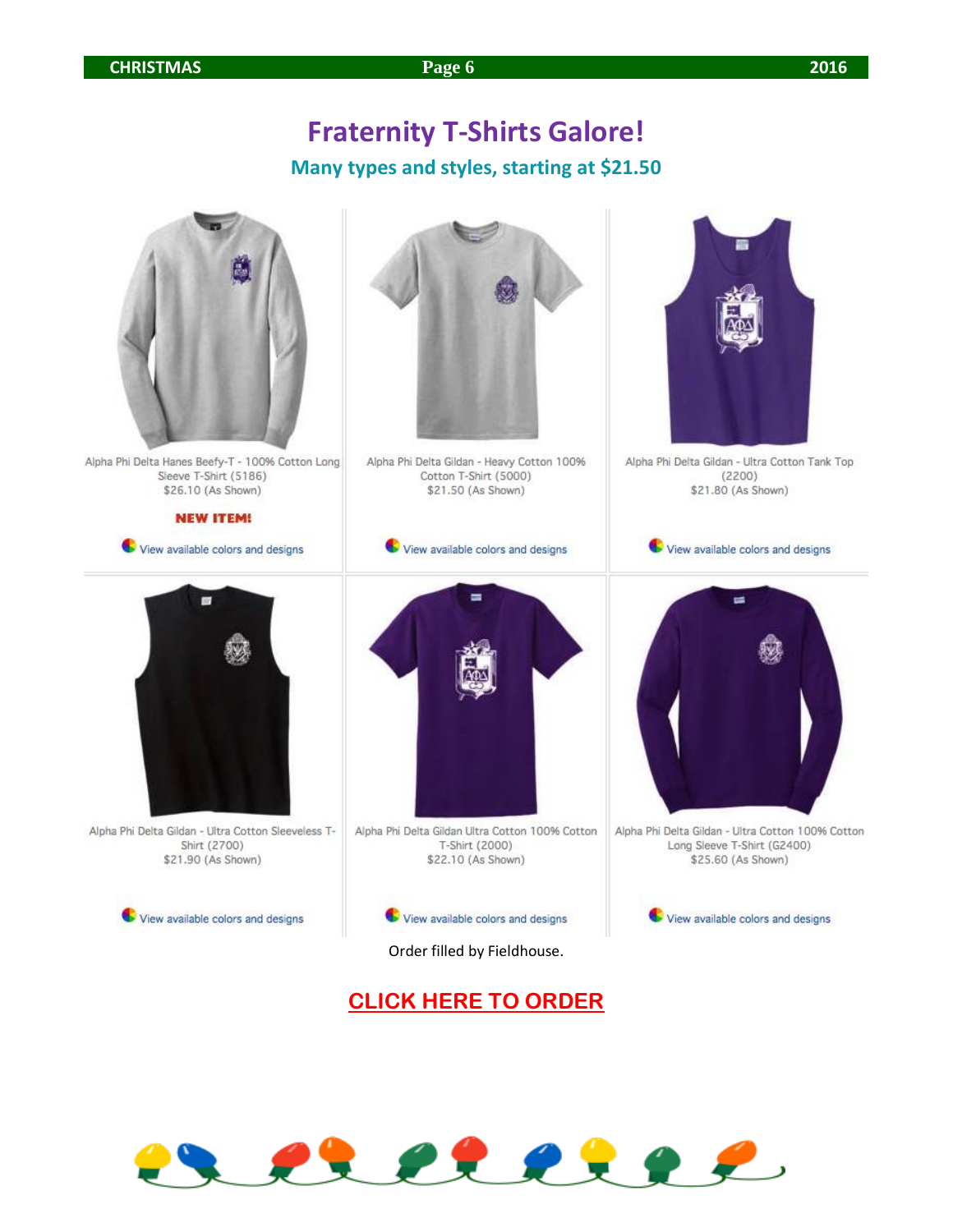## **Alpha Phi Delta Cap**

**Adjustable cap with two color embroidered design in purple and white, with gold bars. \$15.00**



Order filled by Spirit Recognition. **[CLICK HERE TO ORDER](http://store.spirit.cc/Alpha-Phi-Delta-Two-Line-Hat/productinfo/007-050330/)**

## **Alpha Phi Delta Crew Neck Sweatshirt**

**Features sewn-on fabric lettering. Starting at \$38.95**



Order filled by Spirit Recognition. **[CLICK HERE TO ORDER](http://store.spirit.cc/Alpha-Phi-Delta-Lettered-Sweatshirt-crew-neck/productinfo/007-020040/)**

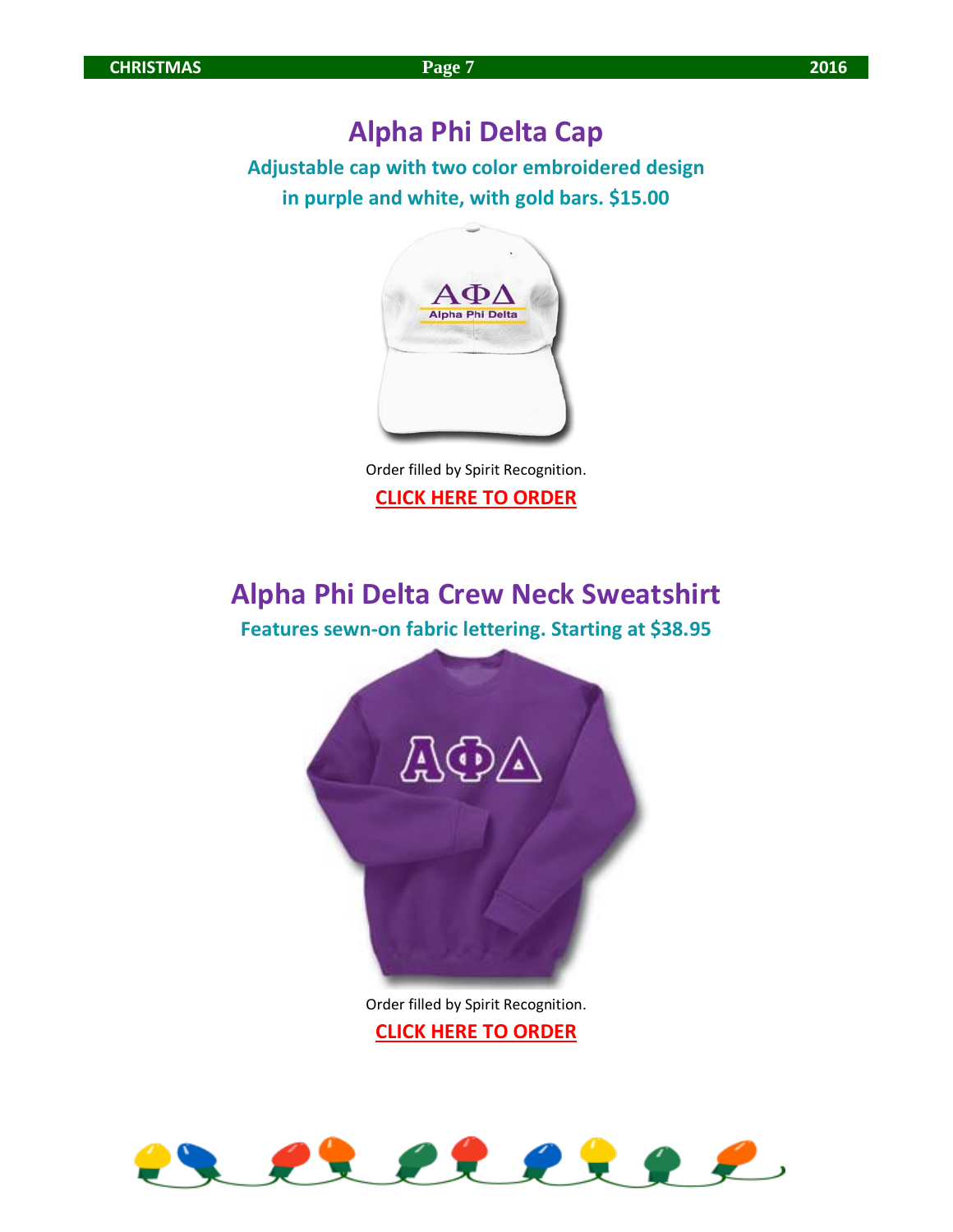## **Alpha Phi Delta Hooded Sweatshirt**

**Features sewn-on fabric lettering. Starting at \$39.95**





Order filled by Spirit Recognition. **[CLICK HERE TO ORDER](http://store.spirit.cc/Hooded/products/66/)** 

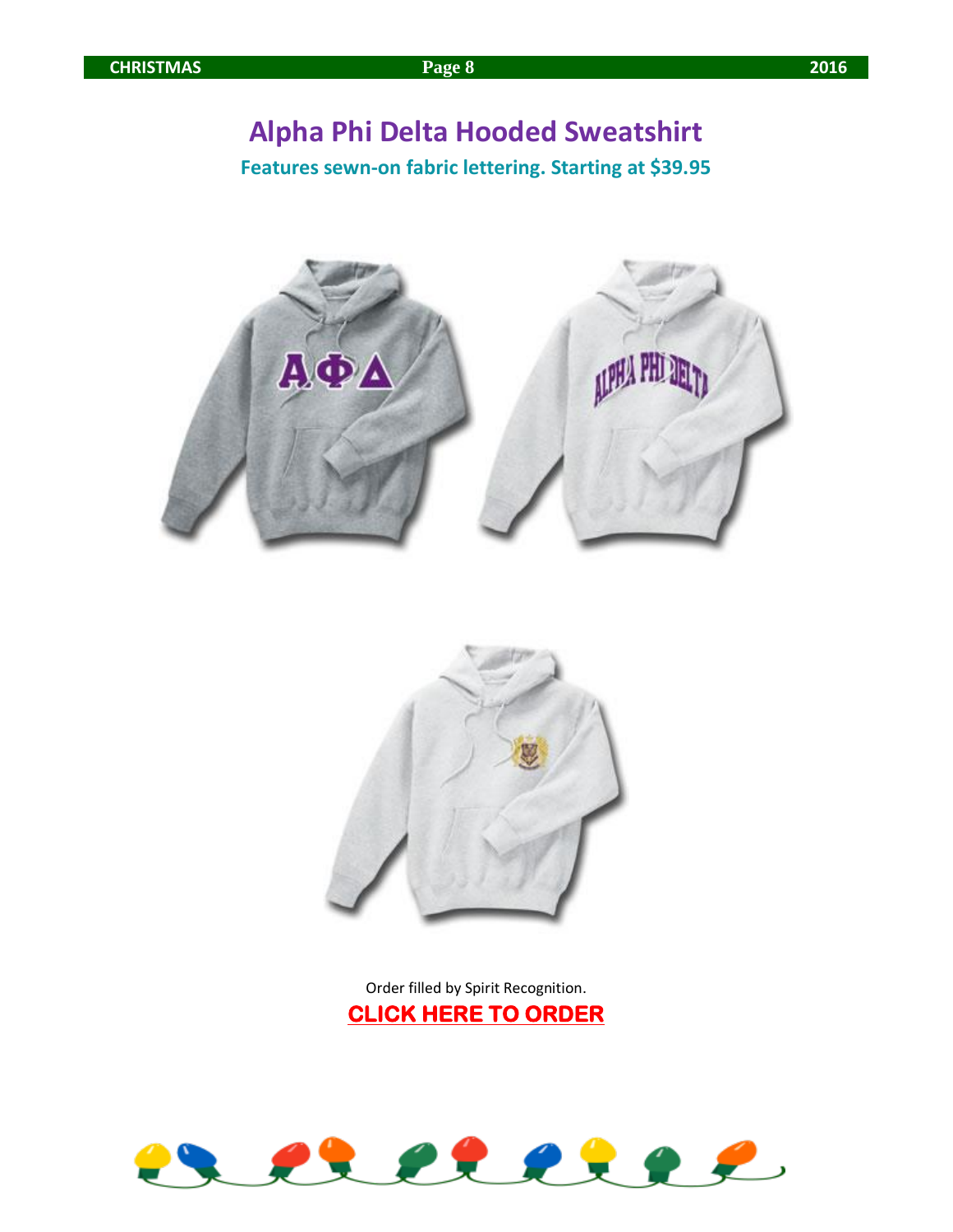## **Alpha Phi Delta Hooded Pullover Jacket**

**Keep warm and dry with this pullover jacket: Starting at \$38.00**



#### Order filled by Spirit Recognition. **[CLICK HERE TO ORDER](http://store.spirit.cc/Alpha-Phi-Delta-Hooded-Pullover-Jacket/productinfo/007-040210/1442|1433/)**



**Alpha Phi Delta White Long-Sleeve Dress Shirt**

**Dress up in APD Style with this sharp looking, button-down, white Fraternity dress shirt: Starting at \$29.95**

> Order filled by Spirit Recognition. **[CLICK HERE TO ORDER](http://store.spirit.cc/Alpha-Phi-Delta-Dress-Shirt/productinfo/007-036210/)**

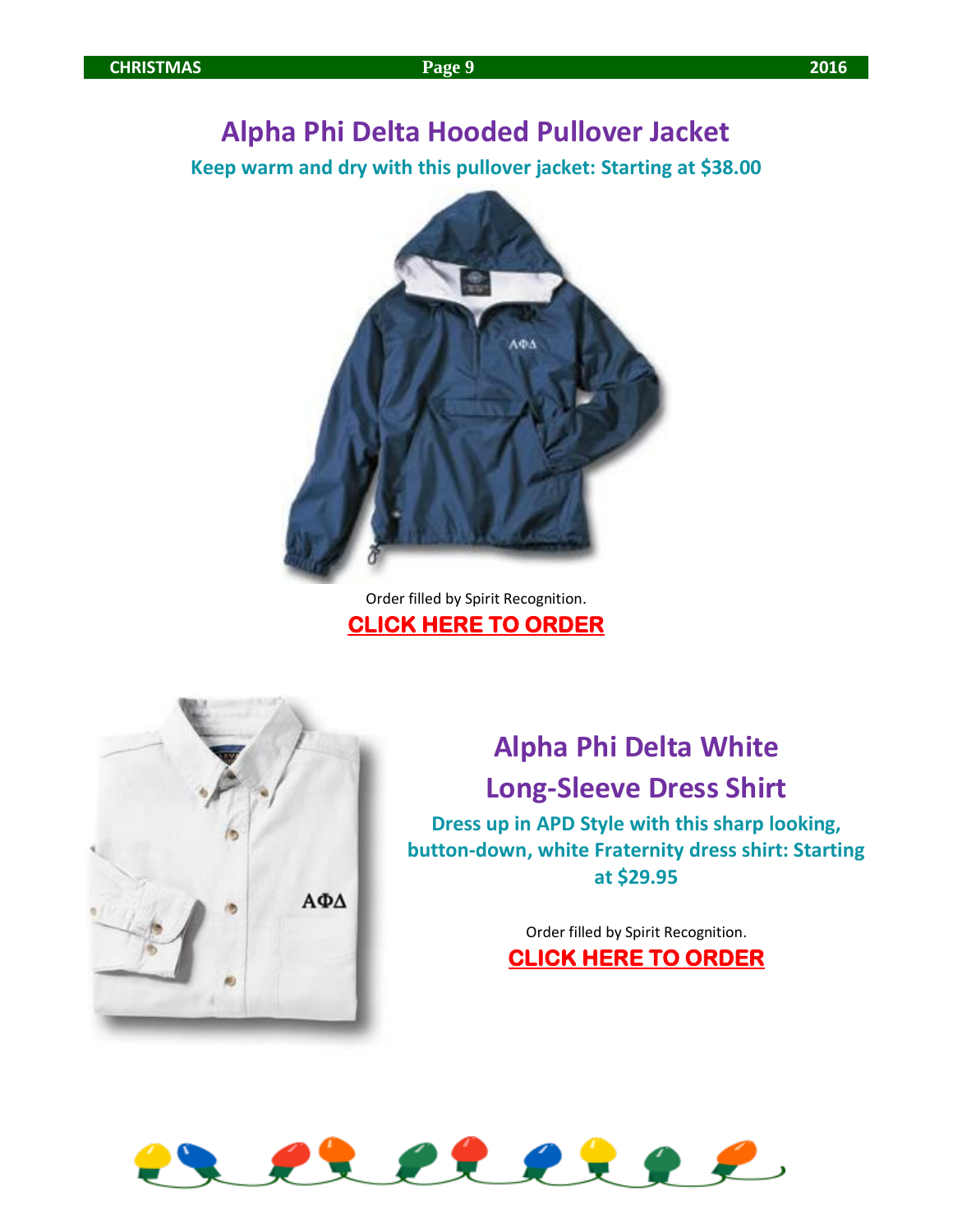## **Alpha Phi Delta Sport-Tek Youth Colorblock Raglan Jacket**

**A lightweight top layer, this jacket takes on unpredictable weather with athletic colorblocking, superb functionality and exceptional breathability.**

**\$35.00**



100% polyester shell; jersey lining with mesh insets at gussets for added breathability; sewn eyelets; articulated elbows for greater mobility; half elastic, half self-fabric cuffs for comfort; side pockets; drawcord hem with toggle; made by Sport-Teko®. Order filled by Fieldhouse.

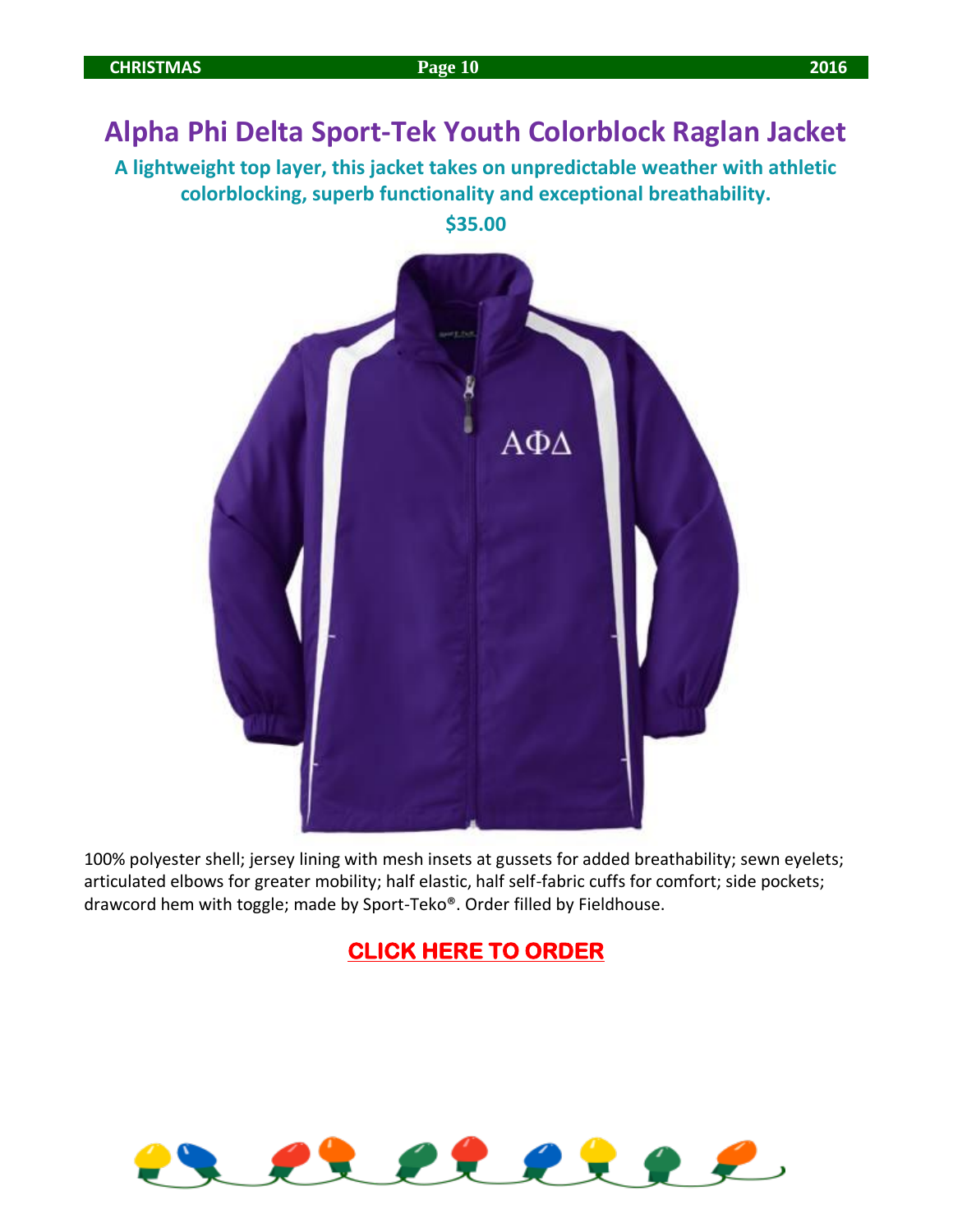## **Alpha Phi Delta Port Authority Challenger Jacket**

**A long-time favorite, the Challenger has a traditional design that never goes out of style because the durable, water-repellent shell keeps you warm and dry. \$67.50**



100% polyester shell; jersey lining with mesh insets at gussets for added breathability; sewn eyelets; articulated elbows for greater mobility; half elastic, half self-fabric cuffs for comfort; side pockets; drawcord hem with toggle; made by Sport-Teko®. Order filled by Fieldhouse.

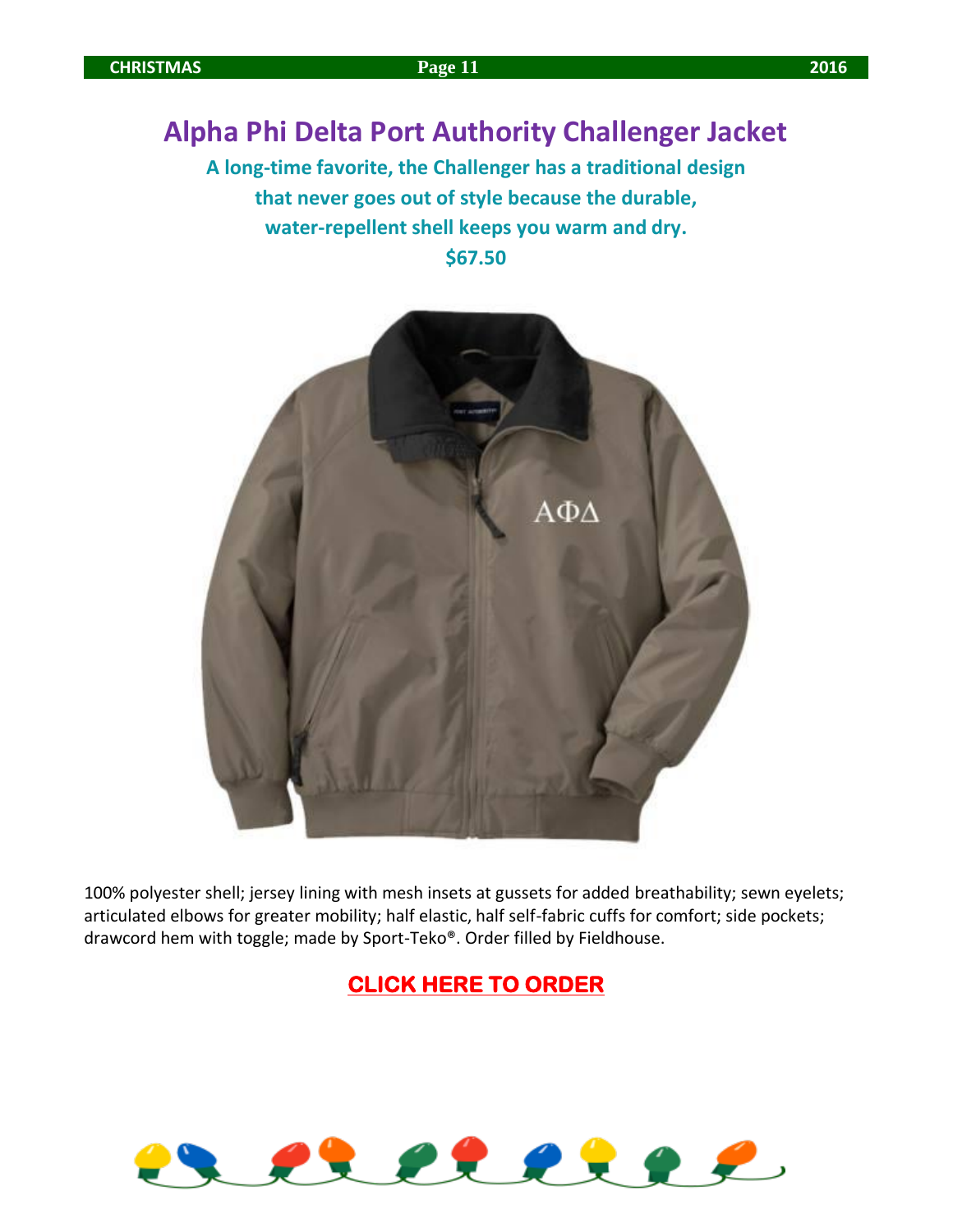## **Alpha Phi Delta Port Authority Value Fleece Jacket**

**This exceptionally soft fleece jacket will keep you warm during everyday excursions and it's offered at an unbeatable price.**

**Customizable text option – add your name or your chapter's name.**

**\$39.20**



13.8-ounce, 100% polyester; twill-taped neck; reverse coil zipper; zipper garage; bungee cord zipper pulls; front zippered pockets; interior pockets; open cuffs; open hem with drawcord and toggles for adjustability; made by Port Authority®Order filled by Fieldhouse.

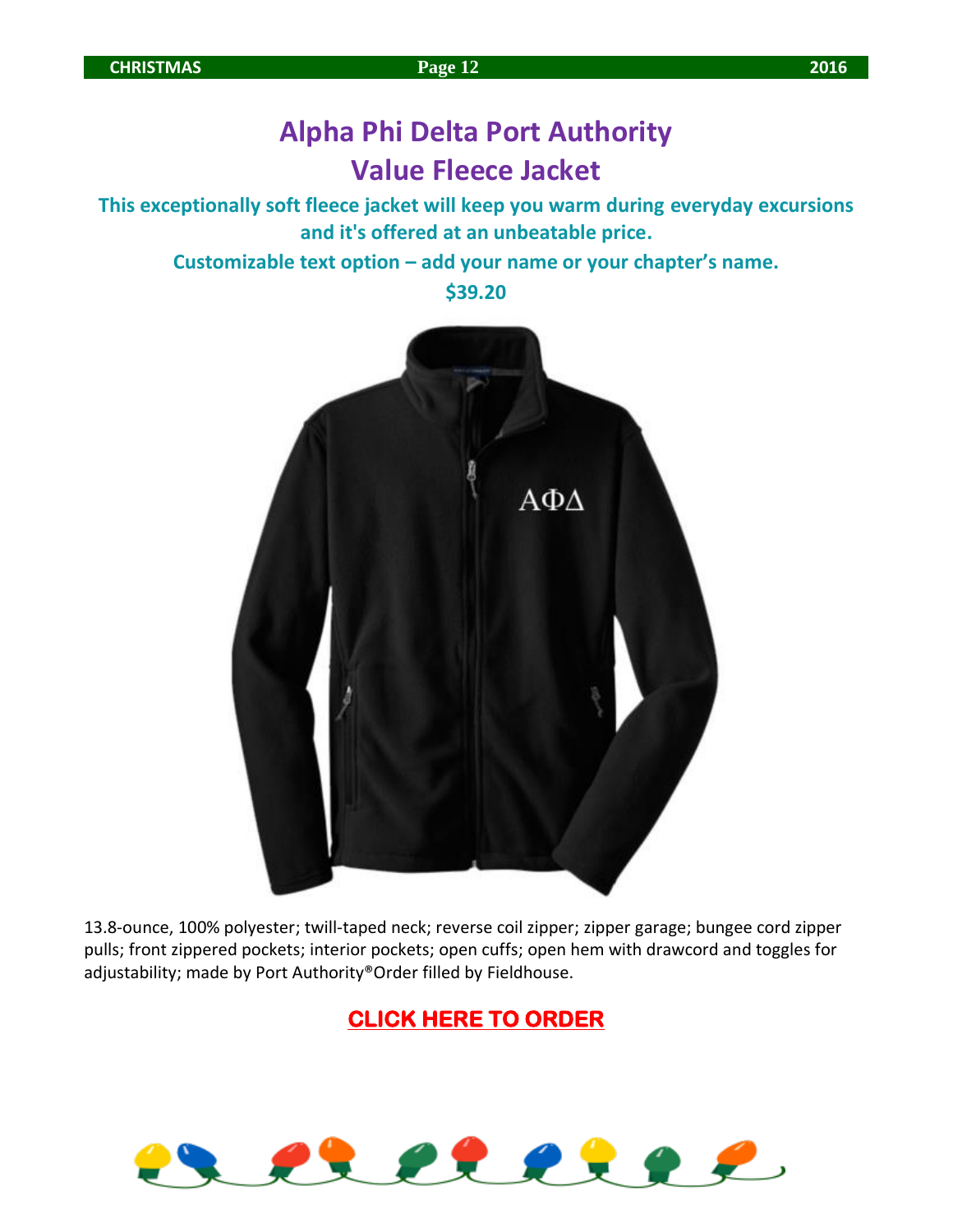## **Alpha Phi Delta Sport-Tek Striped Beanie with Solid Band**

**This fully lined beanie keeps the chill at bay. Features an option to customize text to add your name or your chapter's name to this cap.**

**\$18.70**



100% acrylic; 89/9/2 acrylic/poly/metallic (Sport Blue/Silver, Team Navy/Silver); 100% polyester fleece lining; made by Sport-Tek. Order filled by Fieldhouse.

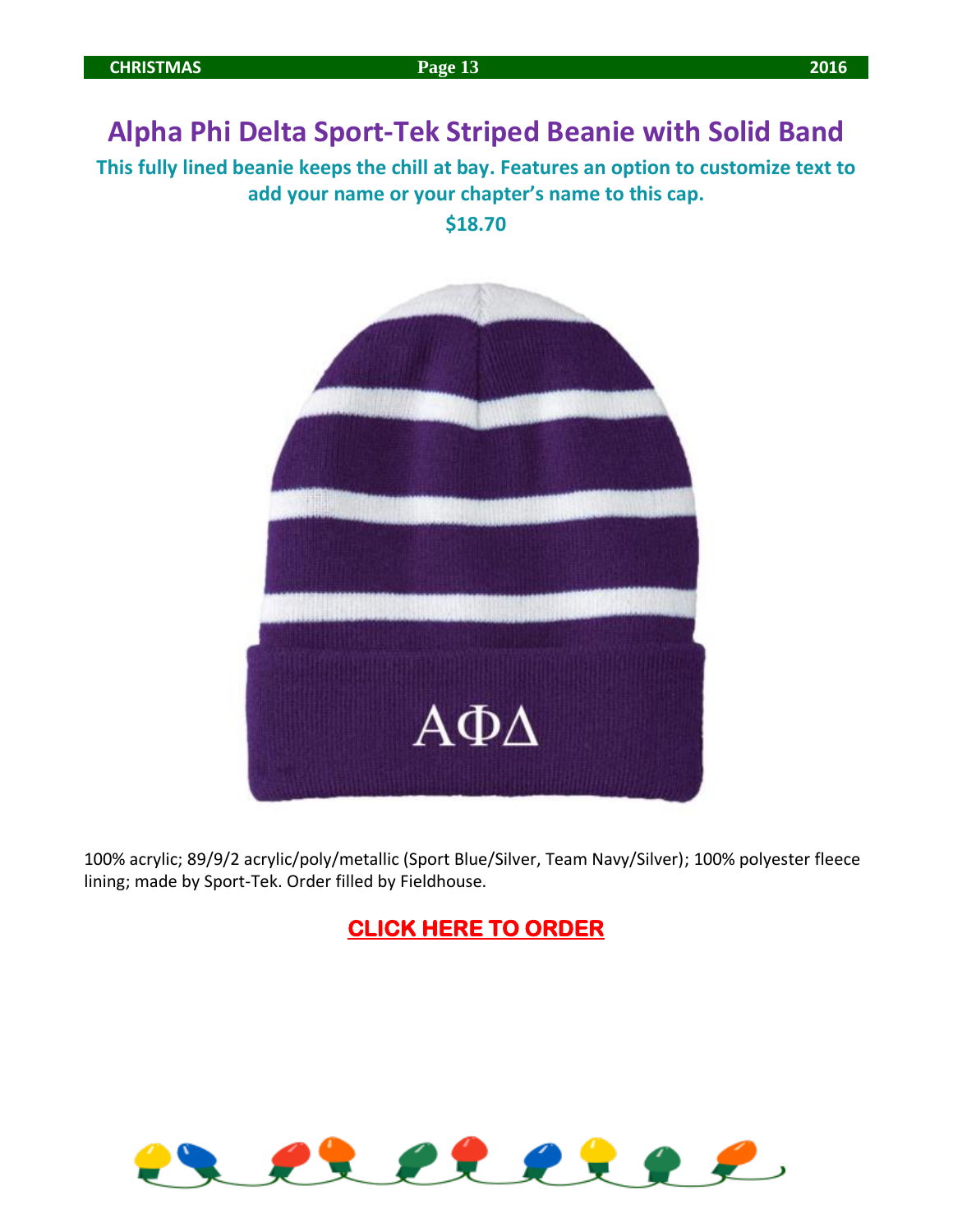## **Alpha Phi Delta Sport-Tek PosiCharge Mesh Reversible Spliced Short**

#### **Double your athletic wear options in this roomy reversible short that features sporty spliced piping details.**

**\$27.50**



3.2-ounce, 100% Cationic polyester mesh; white mesh reverse with colored piping; double-layer construction with open, individually hemmed layers for easy decoration; elastic waistband with continuous loop drawcord; 9-inch inseam; double-needle hem; made by Sport-Tek Order filled by Fieldhouse.

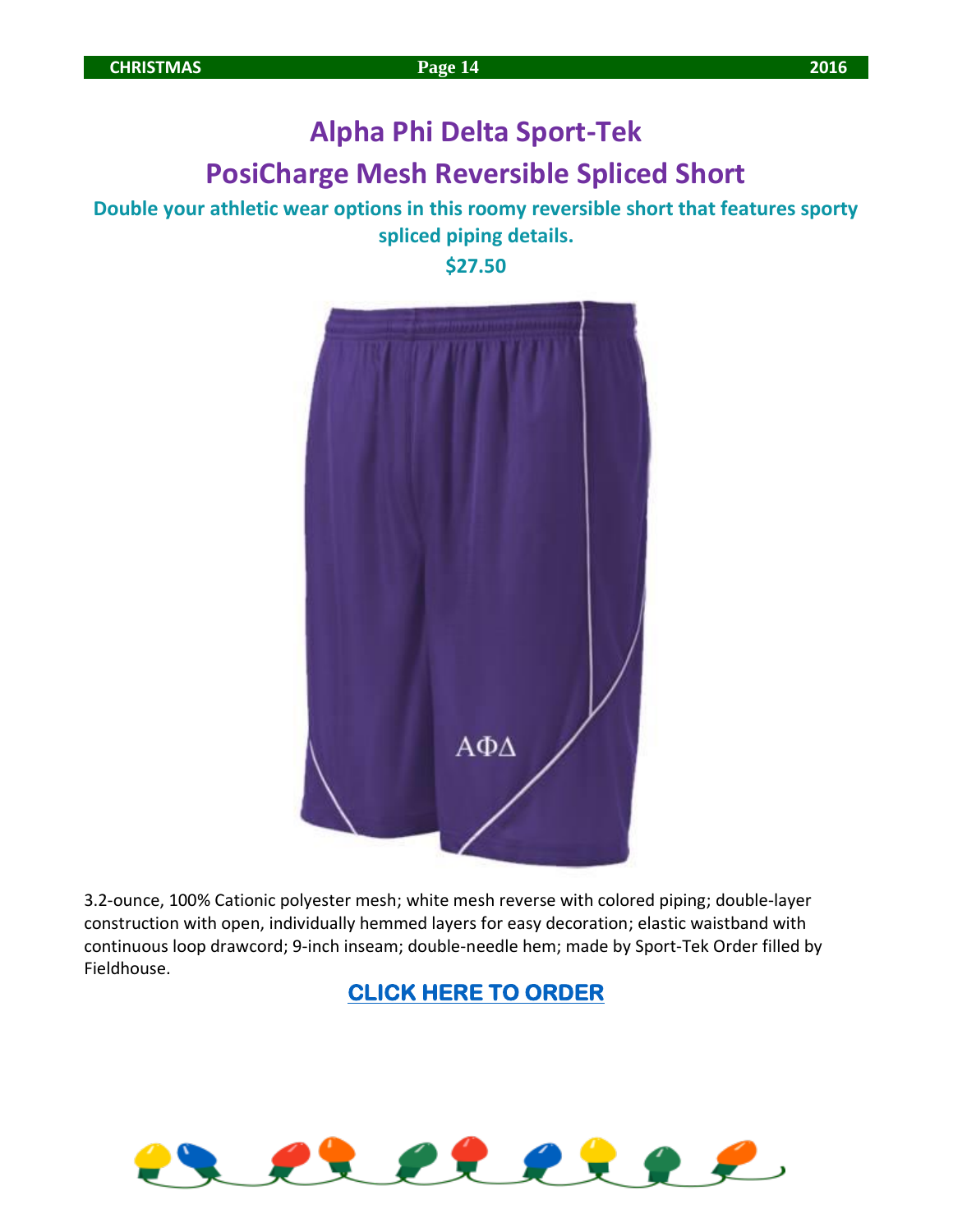## **The Fraternity Yearbook 2015-16**

#### **Four Versions Available – Starting at \$20.25**

Fraternitatis Nostrae (Our Brotherhood) is The Alpha Phi Delta Yearbook 2015-16. This book captures Alpha Phi Delta's 2015-16 School Year with well over a thousand photos. Alpha Phi Delta had a great year in 2015-16, from a very-well attended Convention, to a successful Council Meeting, and many, many other significant fraternity events. Expansion took us to over 40 Chapters, and nearly a thousand undergrads -- all well-represented in this volume! The Alpha Phi Delta Year is a great way to remember the year that was!

About the Yearbook: This 182-page hardcover volume has a great deal of content for various aspect of APD-life! It features sections for:

- Undergraduate Chapters: This section includes group photos, event photos, new initiation class photos, etc.
- Undergraduates: This section features head shots of almost all our nearly 1,000 undergraduate members in the Fraternity (excluding our newest initiates from the end of spring 2016).
- Alumni Club and Association group photos: This shows our Fraternity's alumni life in action
- Fraternity Events of 2015-16: Pages and pages of pictures of the Convention, Council Meeting, Christmas Dance, Columbus Day parade, Leadership Conference... and much much more.
- National Officers and District Governors
- Chapter Presidents
- Alumni Club / Alumni Association Presidents
- All our Past National President
- Some memorable brothers who passed away and entered the Chapter Eternal this past year.
- A History Update: An update to the "The History of Alpha Phi Delta covering the entire year of 2015.

#### **CLICK TO ORDER THE EDITION YOU WANT!**

**[The Black and White Hardcover Edition](http://www.lulu.com/shop/apd-central-office/alpha-phi-delta-yearbook-2015-16-black-and-white/hardcover/product-22729459.html) is priced at \$30.00**

**[The Full-Color Hardcover Edition](http://www.lulu.com/shop/apd-central-office/alpha-phi-delta-yearbook-2015-16-full-color/hardcover/product-22722534.html) is priced at \$60.00**

**[The Black and White Softcover Edition](http://www.lulu.com/shop/apd-central-office/alpha-phi-delta-yearbook-2015-16-black-white-softcover/paperback/product-22752317.html) is on sale for \$20.25**

**[The Full-Color Softcover Edition](http://www.lulu.com/shop/apd-central-office/alpha-phi-delta-yearbook-2015-16-color-softcover/paperback/product-22752304.html) is on sale for \$47.50**

Order filled by Lulu Publishing.



## **Fraternitatis Nostrae** (Our Brotherhood)

The 2015-16 Yearbook of Alpha Phi Delta Fraternity

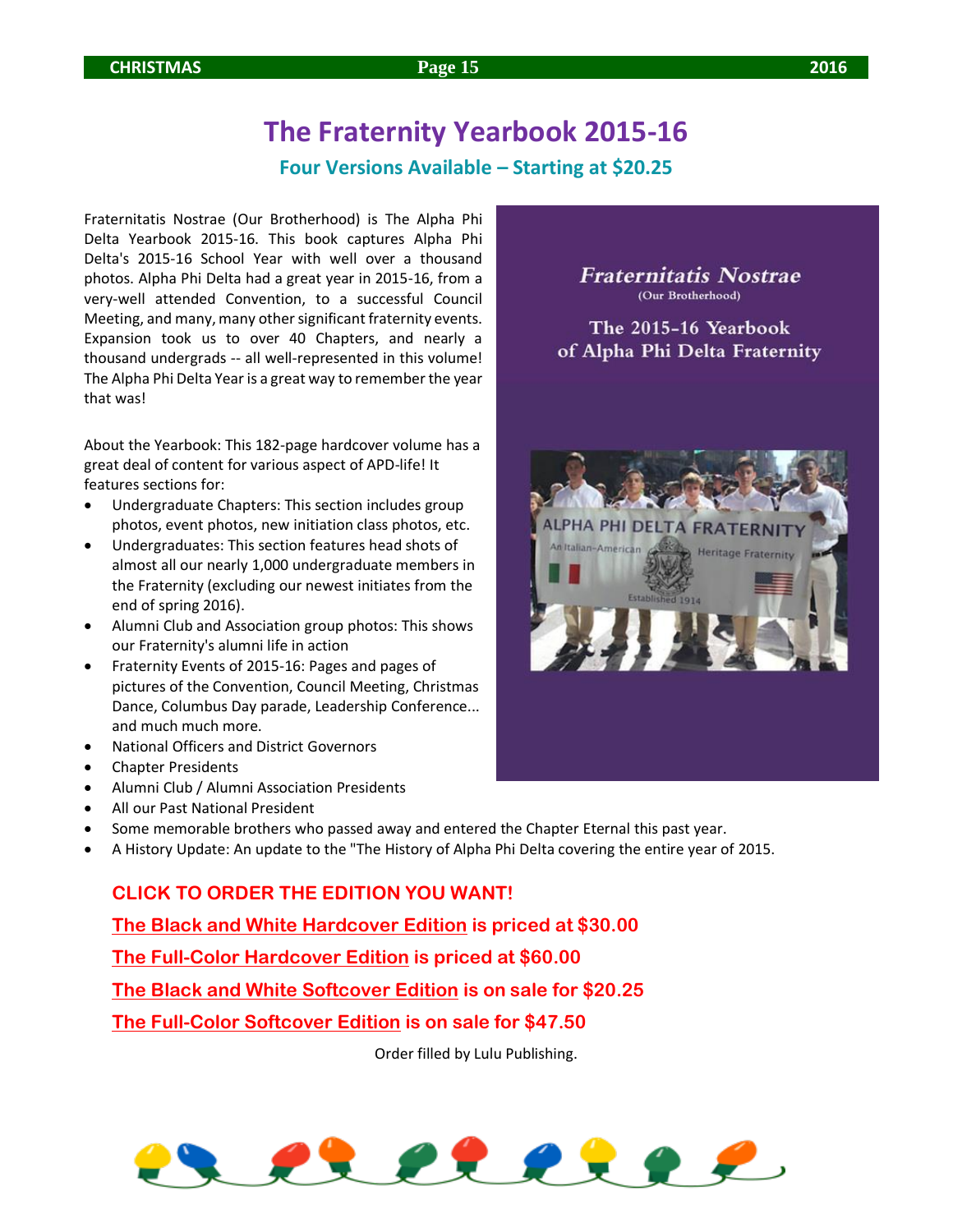## **The History of Alpha Phi Delta 1914-2014**

#### **Four Versions Available – Starting at \$25.00**

The long-awaited "History of Alpha Phi Delta Fraternity: 1914-2014" is here! The book was written by National Historian Ronald L. Smé (Beta Sigma '64) and researched and designed by National Secretary, Fr. James Lentini (Beta Sigma '81). This 276-page volume covers the History of our Fraternity from inception to its Centennial. Hundreds of photos, illustrations and graphics pepper this edition from beginning to end. If you want to know the Alpha Phi Delta story, this is a must for your library.

"The History of Alpha Phi Delta Fraternity: 1914-2014" is for sale to our brothers and other interested parties. Unlike previous editions of "The History," this one is **available in FOUR distinct editions**, at great prices:

**SPECIAL EDITION** is hardcover, with gold-printed spine, black linen cover and wrap-around matte-finish purple dust jacket. The book is printed on classic-toned cream color pages giving it a traditional look and style. 276 pages with hundreds and hundreds of photos, illustrations and graphics. (Page previews available at purchase page) **PRICE OF SPECIAL EDITION: \$55.00**

**[CLICK HERE TO BUY THE SPECIAL EDITION](http://www.lulu.com/shop/apd-central-office/the-history-of-alpha-phi-delta-fraternity-1914-2014-special-edition/hardcover/product-22482929.html)**



**DELUXE EDITION** is hardcover, with gold-printed spine, blue linen cover and wrap-around gloss-finish purple dust jacket. The book is printed on sixty-pound high quality white paper giving it a crisp look and style. 276 pages with hundreds and hundreds of photos, illustrations and graphics. (Page previews available at purchase page) **PRICE OF DELUXE EDITION: \$50.00**

#### **[CLICK HERE TO BUY THE DELUXE EDITION](http://www.lulu.com/shop/apd-central-office/the-history-of-alpha-phi-delta-fraternity-deluxe-edition/hardcover/product-22482134.html)**

**STANDARD EDITION** is hardcover, case-wrapped in a purple gloss cover. The book is printed on 60 lb. high quality white paper giving it a crisp look and style. 276 pages with hundreds and hundreds of photos, illustrations and graphics. (Page previews available at purchase page). **PRICE OF STANDARD EDITION: \$40.00**

#### **[CLICK HERE TO BUY THE STANDARD EDITION](http://www.lulu.com/shop/apd-central-office/history-of-alpha-phi-delta-fraternity-1914-2014-standard-edition/hardcover/product-22482150.html)**

**SOFTBOUND EDITION** is softcover, perfect-bound with a purple gloss cover. The book is printed on 50 lb. high quality white paper giving it a crisp look and style. 276 pages with hundreds and hundreds of photos, illustrations and graphics. (Page previews available at purchase page) **PRICE OF SOFTBOUND EDITION: \$25.00**

#### **[CLICK HERE TO BUY THE SOFTBOUND EDITION](http://www.lulu.com/shop/apd-central-office/the-history-of-alpha-phi-delta-fraternity-softbound-edition/paperback/product-22482182.html)**

Order filled by Lulu Publishing.

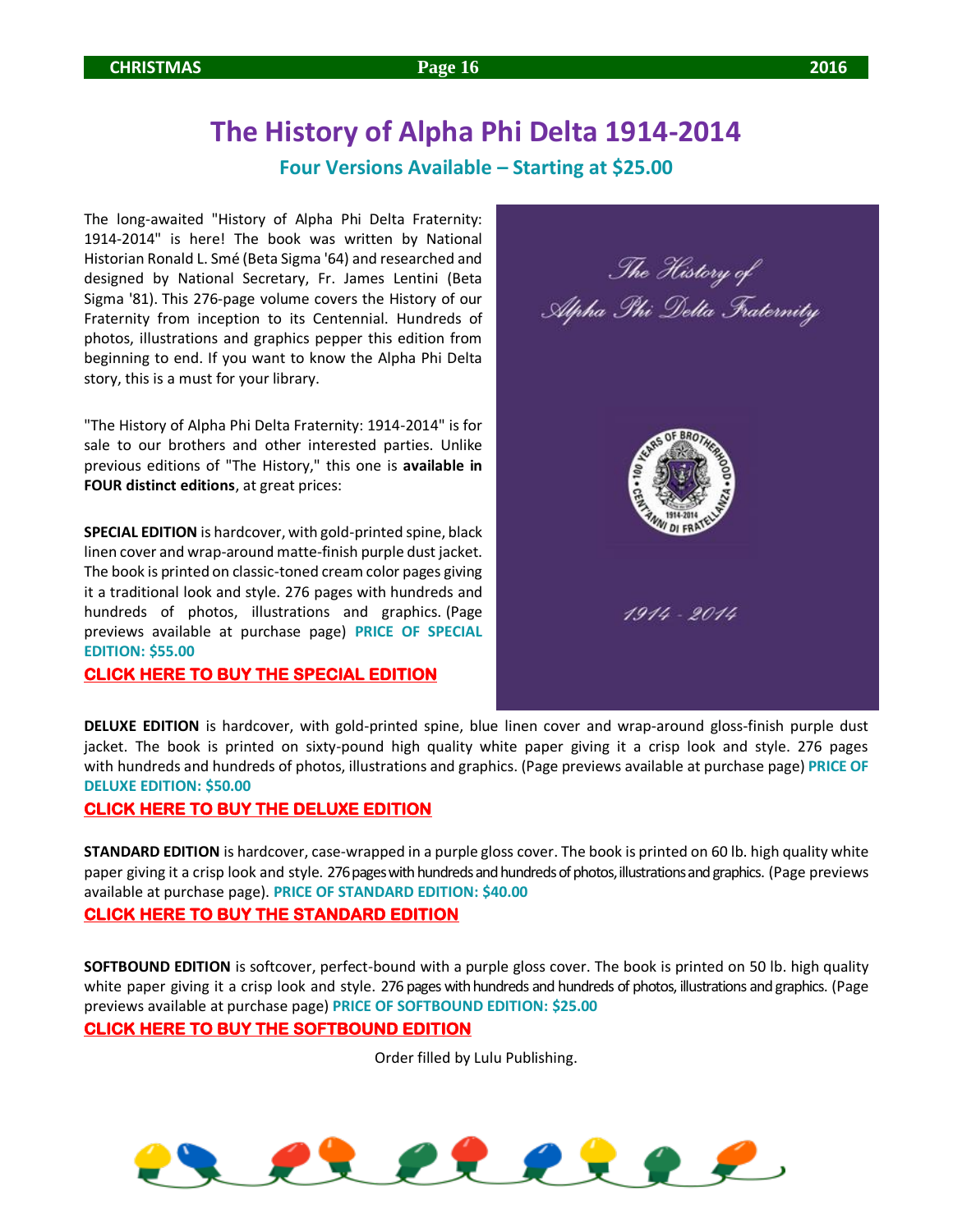**Ecce Signum 2016: Fraternity Handbook Deluxe 25th Anniversary Hardcover Edition Beautifully Bound Purple-wrap Hardcover Volume: \$15.00**



The Ecce Signum is the Brother's Handbook for Alpha Phi Delta Fraternity. It contains the information regarding the historical and current-status of our Fraternity as well as our Policies. This edition also contains our Constitution and Bylaws of the Fraternity. Every brother should have a copy.

Started in 1991, this year the Ecce Signum celebrates its 25th Anniversary in this 15th edition. Many brothers own the paperback edition of the book, but this hard-covered purple-wrapped 25<sup>th</sup> Anniversary deluxe edition makes for a beautiful fraternity desk reference or bookshelf volume.

## **[CLICK HERE TO BUY THE DELUXE EDITION](http://www.lulu.com/shop/apd-central-office/ecce-signum-2016-hardcover-edition/hardcover/product-22772325.html)**

**[For other editions at lower prices click here.](https://www.lulu.com/shop/search.ep?keyWords=Ecce+Signum&type=)**

Order filled by Lulu Publishing.

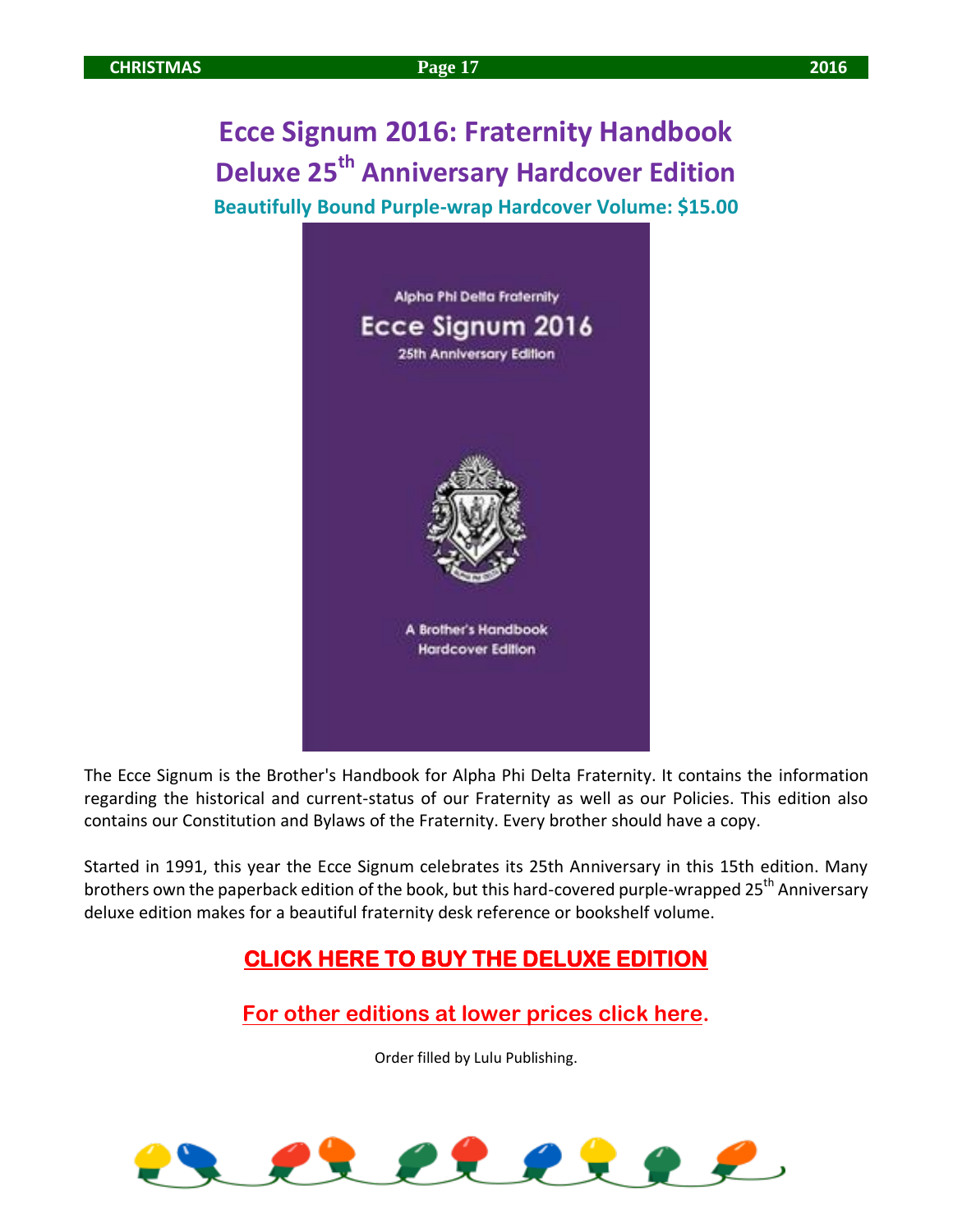**The Kleos** 1970s Collection

hed by the Central Office of Alpha Phi Delta Fraternity

## **The Kleos Collection Decade by Decade Editions**

**Bound Volumes with Collected Kleos Editions from the 1930s to the 21st Century**

The Kleos is the official magazine of Alpha Phi Delta Fraternity; begun under the title "The Magazine of Alpha Phi Delta" by 1930 it was dubbed "The Kleos." Central Office has created bound volumes and sets by the decade so that brothers can buy the decade of APD history they want to read up on. The Kleos Collection comes in 11 Volumes:

**CLICK ON ANY ITEM BELOW TO ORDER [The 1930s Part I: 1929-1933](http://www.lulu.com/shop/apd-central-office/the-kleos-1930s-collection-part-i1929-1933/hardcover/product-21684669.html) - \$30.00**

**[The 1930s Part II: 1934-1939](http://www.lulu.com/shop/apd-central-office/the-kleos-1930s-collection-part-2-1934-39/hardcover/product-21684685.html) - \$30.00**

**[The 1940s Part I: 1941-1945](http://www.lulu.com/shop/apd-central-office/the-kleos-1940s-collection-part-1-1940-1945/hardcover/product-21684693.html) - \$30.00**

**[The 1940s Part II: 1946-1949](http://www.lulu.com/shop/apd-central-office/the-kleos-1940s-collection-part-2-1946-1949/hardcover/product-21684707.html) - \$30.00**

**[The 1950s: 1950-1959](http://www.lulu.com/shop/apd-central-office/the-kleos-1950s-collection/hardcover/product-21684713.html) - \$30.00**

**[The 1960s: 1960-1969](http://www.lulu.com/shop/apd-central-office/the-kleos-1960s-collection/hardcover/product-21684725.html) - \$30.00**

**[The 1970s: 1970-1979](http://www.lulu.com/shop/apd-central-office/the-kleos-1970s-collection/hardcover/product-21684733.html) - \$30.00**

**[The 1980s: 1980-1989](http://www.lulu.com/shop/apd-central-office/the-kleos-1980s-collection/hardcover/product-21684868.html) - \$30.00**

**[The 1990s: 1990-1999](http://www.lulu.com/shop/apd-central-office/the-kleos-1990s-collection/hardcover/product-21684957.html) - \$30.00**

**[The Early 2000s: 2000-2005](http://www.lulu.com/shop/apd-central-office/the-kleos-2000-2005-collection/hardcover/product-21684970.html) - \$30.00**

**[The Latter 2000s: 2005-2009 \(In Color\)](http://www.lulu.com/shop/apd-central-office/the-kleos-2005-2009-collection/hardcover/product-21684987.html) - \$60.00**

**[To see all editions on one shopping page, click here](http://www.lulu.com/shop/search.ep?keyWords=Kleos+Collection&sorter=relevance-desc&pn=1)**

Order filled by Lulu Publishing.

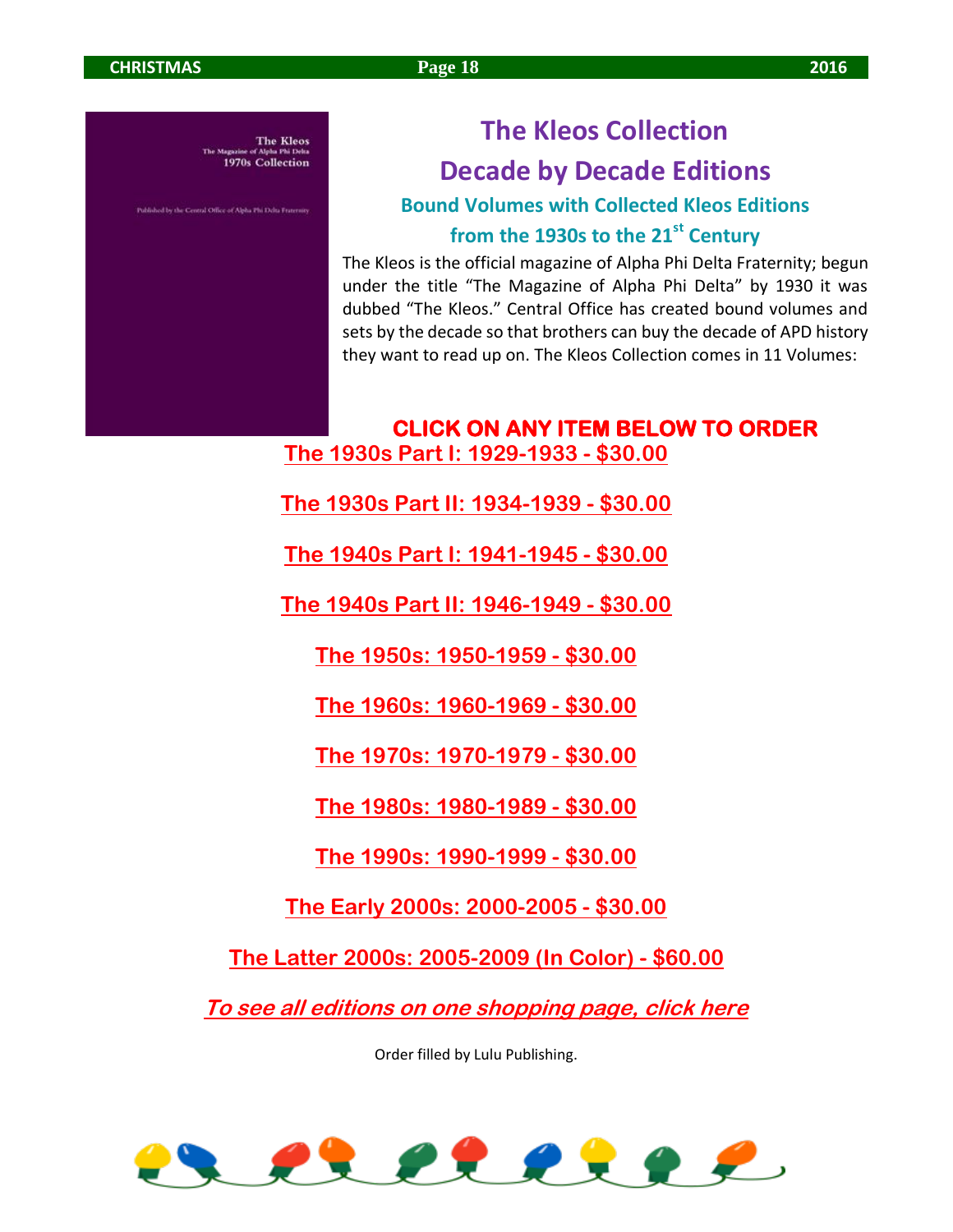**CHRISTMAS Page 19 2016** 



**Ceremonial Flags Set: 3' x 5' Fraternity Flag, plus 3' x 5' Flags of USA, Italy, San Marino and The Vatican**

#### **These Symbols of our History and Heritage in One Set! \$75.00**

At our Conventions and ceremonies, we often display the flag of the United States and the flag of Alpha Phi Delta, along with the flags Italy, San Marino and the Vatican-City State (the Italian speaking nations of the world). Make your fraternal ceremonies stylish and classy, with these symbols of our heritage. Order filled by Central Office.

## **[CLICK HERE TO ORDER](http://www.apd.org/store/p32/Ceremonial_Flags_Set_-_3%27_x_5%27_APD_Flag_plus_flags_of_USA%2C_Italy%2C_San_Marino_%26_Vatican.html)**

## **The Fraternity Patch**

#### **Awesome APD Patch featuring our Coat of Arms - \$6.00**

Show your fraternity pride by wearing this Coat of Arms patch. Beautifully stitched in gold, bluish-purple, black and white. Supplies are limited. Order filled by Central Office.

## **[CLICK HERE TO ORDER](http://www.apd.org/store/p33/APD_Coat_of_Arms_Patch.html)**





## **The Fraternity Water Bottle (5-pack)**

#### **Purple and White bottle sports our Coat of Arms - \$10.00**

H20 never tastes as good, as when it comes out of an APD Water Bottle. Water, juice, soda... quench your thirst use a brother-based bottle. Order filled by Central Office.